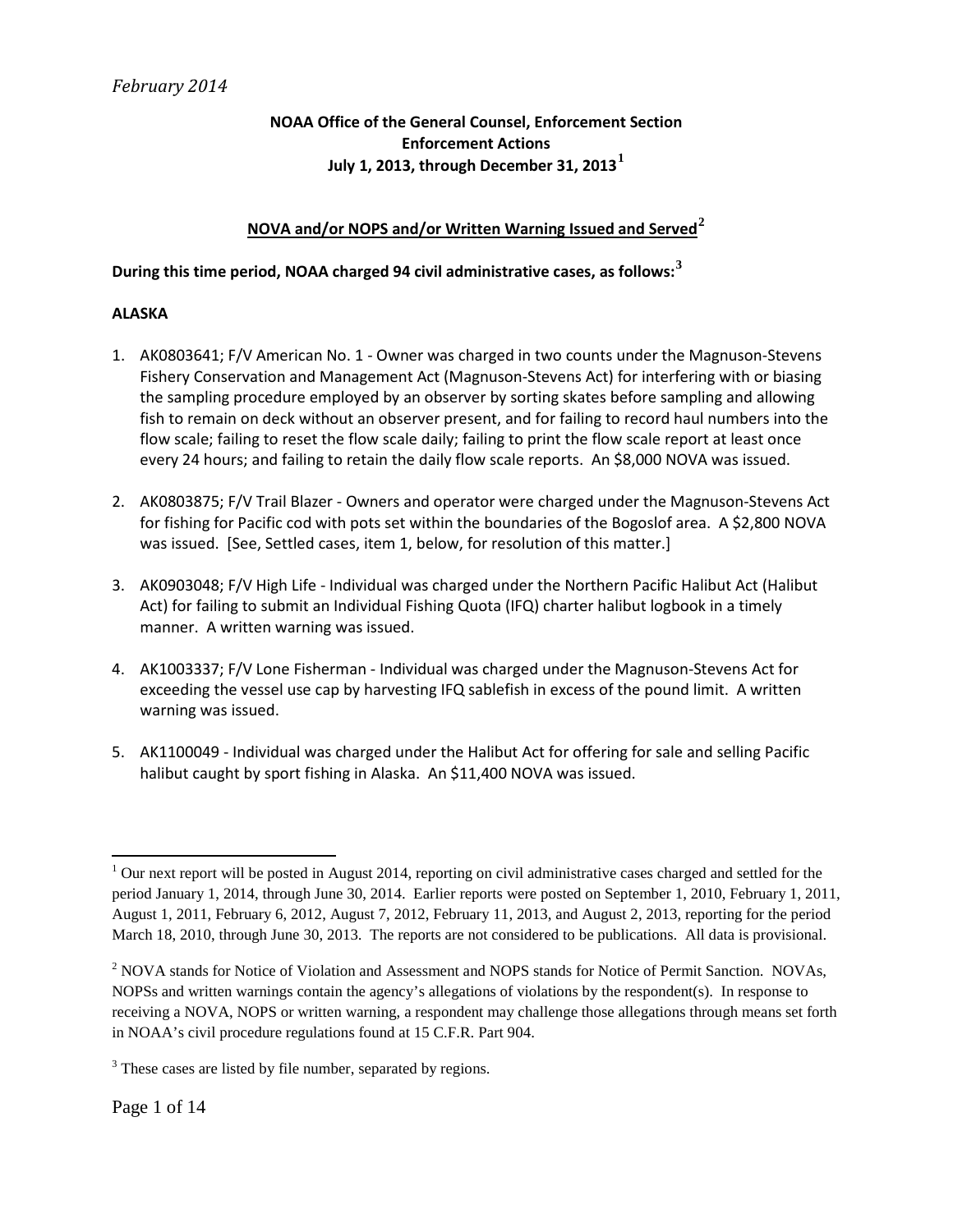- 6. AK1102317; F/V Castaway Owner/operator was charged under the Magnuson-Stevens Act for fishing with longline gear, a type of bottom contact gear, in the Fairweather FN1 Gulf of Alaska Coral Habitat Protection Area. A \$13,335 NOVA was issued.
- 7. AK1104167; F/V Tanusha Owner and operator were charged under the Magnuson-Stevens Act for engaging in directed fishing for Pacific cod from the vessel using pot gear within the Steller Sea Lion Protection Area adjacent to Marmot Island, Alaska. A \$12,000 NOVA was issued. [See, Settled cases, item 2, below, for resolution of this matter.]
- 8. AK1201349; F/V Pacific Sojourn Owner and operator were charged under the Halibut Act for fishing for IFQ sablefish in Sitka Sound, and under the Magnuson-Stevens Act for deploying fixed gear in the West Yakutat Regulatory Area while retaining IFQ sablefish on the vessel, without a valid IFQ sablefish permit. A \$7,500 NOVA was issued. [See, Settled cases, item 3, below, for resolution of this matter.]

### **NORTHEAST**

- 9. NE0803554; F/V Déjà Vu II Individual was charged under the Magnuson-Stevens Act for harvesting an Atlantic Bluefin tuna while receiving assistance from another vessel to harvest the tuna and for harvesting tuna with gear unauthorized by the NOAA General Category Atlantic Tuna Permit held when harvesting the tuna, and for making a false statement to a National Marine Fisheries Service (NMFS) special agent concerning the harvesting of the tuna. A written warning was issued.
- 10. NE0803601; F/V Bushwacker Individual was charged under the Magnuson-Stevens Act for harvesting an Atlantic Bluefin tuna while receiving assistance from another vessel to harvest the tuna and for harvesting tuna with gear unauthorized by the NOAA General Category Atlantic Tuna Permit held when harvesting the tuna, and for making a false statement to a Maine Marine Patrol officer concerning the harvesting of the tuna. A written warning was issued.
- 11. NE0900218; sport F/V Chum Pot Individual was charged under the Magnuson-Stevens Act for fishing for Atlantic Bluefin tuna without a permit, failing to report to NMFS the landing of the tuna, and selling and/or attempting to sell the tuna to an individual who was not a permitted Federal fish dealer. A written warning was issued.
- 12. NE0902700; F/V Adventura Owner/operator was charged under the Magnuson-Stevens Act for making a false statement to NMFS special agents concerning the catching of fish. A \$20,000 NOVA was issued.
- 13. NE0902833 Individual was charged under the Magnuson-Stevens Act for selling or attempting to sell Atlantic Bluefin tuna to individuals who are not permitted Federal fish dealers and for providing a false statement to an authorized officer concerning the sale and/or attempted sale of the tuna. A written warning was issued.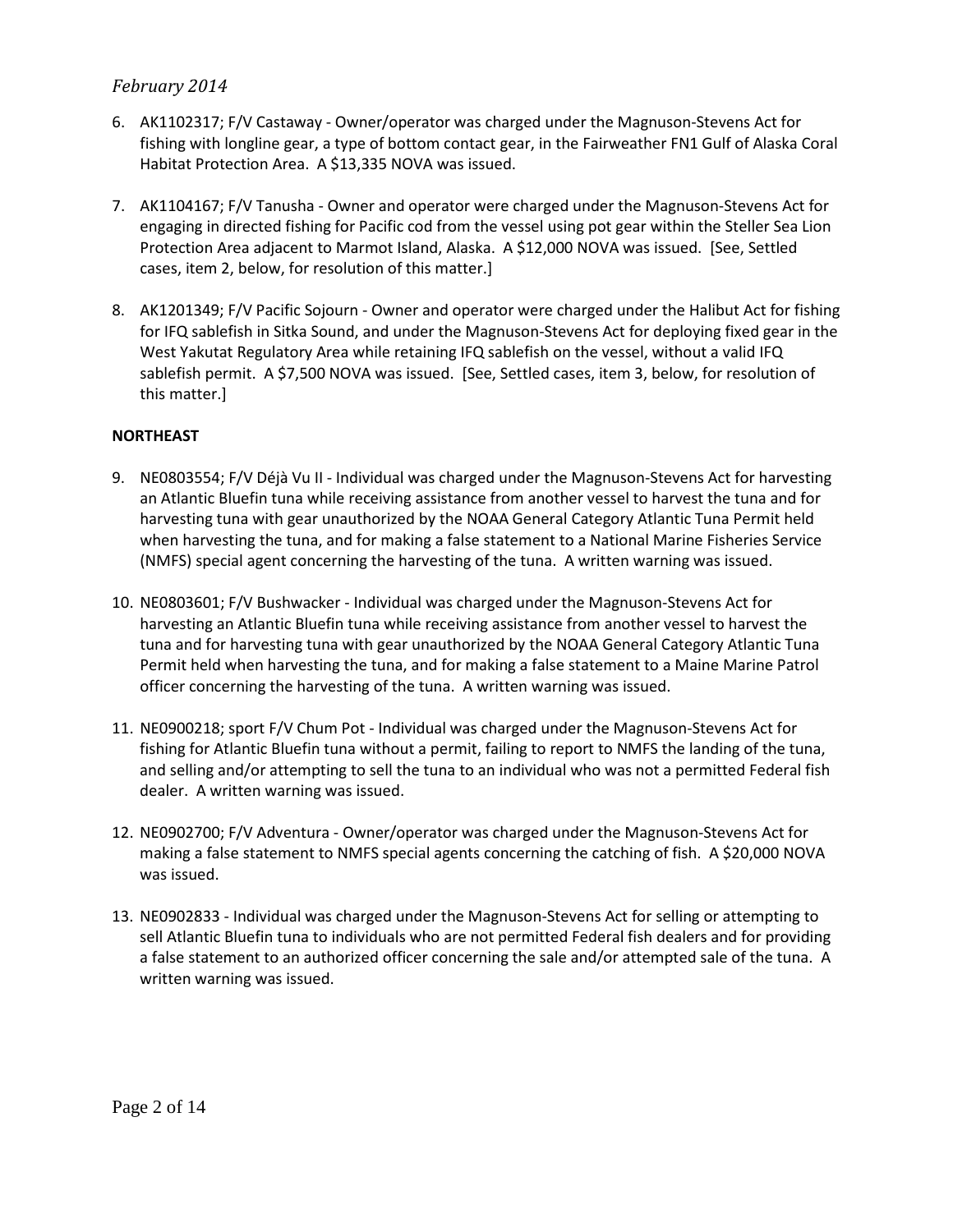- 14. NE0903312 Individual was charged under the Magnuson-Stevens Act for exceeding the Atlantic Bluefin tuna limit associated with an Atlantic Highly Migratory Species (HMS) Angling Category permit; possessing filleted tuna at the time of landing; fishing for and retaining dolphin without an Atlantic dolphin and wahoo permit; operating a charter vessel or headboat as a hired captain; fishing for and retaining dolphin without an operator's permit; and making a false statement to an authorized officer concerning the hidden tuna steaks on board the vessel. A written warning was issued.
- 15. NE0903991; F/V Ocean Explorer Owner and operator were charged under the Magnuson-Stevens Act for fishing for/possessing black sea bass during a closure, giving a false statement to an officer, and obstructing an investigation. A written warning was issued.
- 16. NE1001894; F/V Diane Owner/operator was charged in two counts under the Magnuson-Stevens Act for fishing for an Atlantic HMS without the appropriate valid vessel permit and for possessing a prohibited shark. A \$6,650 NOVA was issued.
- 17. NE1002525 Individual was charged under the Magnuson-Stevens Act for retaining and landing an Atlantic Bluefin tuna less than the large medium size class. A \$5,945.65 NOVA was issued.
- 18. NE1002587; North Atlantic Traders Ltd. Company was charged in three counts under the Magnuson-Stevens Act for purchasing an Atlantic Bluefin tuna less than the large medium size class; for making a false statement to authorized officers; and for submitting a false landing report. A \$24,000 NOVA was issued.
- 19. NE1003176; F/V Elz Bellz Owner/operator was charged under the Magnuson-Stevens Act for harvesting a swordfish without an Atlantic HMS swordfish permit. A \$6,440 NOVA was issued.
- 20. NE1004233; F/V Revolution Owner/operator was charged under the Magnuson-Stevens Act for retaining on board and possessing female American lobsters with standard v-shaped notches. A \$2,000 NOVA was issued.
- 21. NE1101453; M/V New England Owner and manager were charged under the Endangered Species Act and Marine Mammal Protection Act for violating speed restrictions to protect endangered North Atlantic right whales. A \$5,750 NOVA was issued.
- 22. NE1101458; M/V Pacific Pearl Owner and manager were charged in two counts under the Endangered Species Act and Marine Mammal Protection Act for violating speed restrictions to protect endangered North Atlantic right whales. An \$11,500 NOVA was issued. [See, Settled cases, item 4, below, for resolution of this matter.]
- 23. NE1101476; M/V Stena Polaris Owner and manager were charged in three counts under the Endangered Species Act and Marine Mammal Protection Act for violating speed restrictions to protect endangered North Atlantic right whales. A \$17,250 NOVA was issued.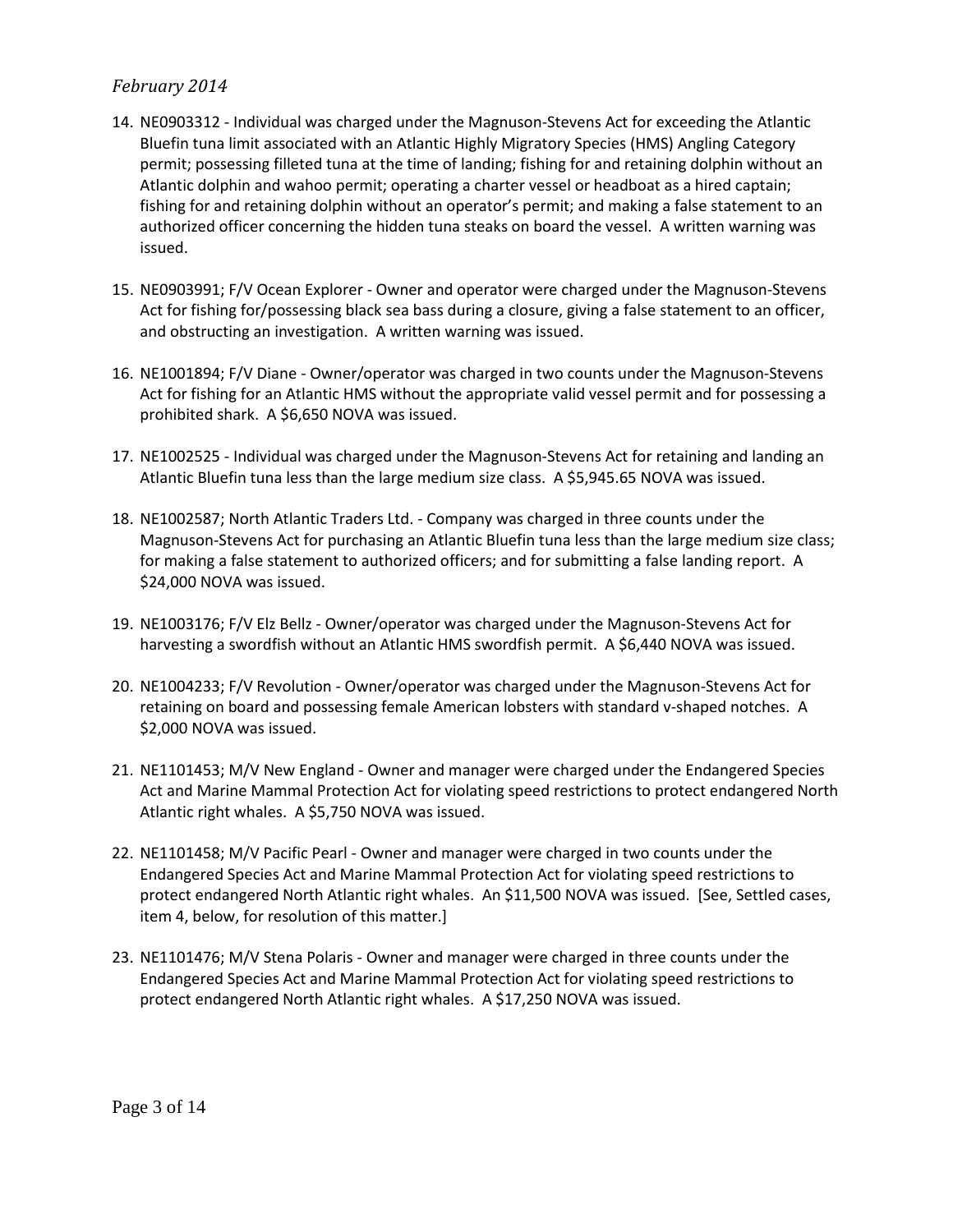- 24. NE1101477; M/V Al Sabahia Owner/manager was charged in two counts under the Endangered Species Act and Marine Mammal Protection Act for violating speed restrictions to protect endangered North Atlantic right whales; and for failing to enter required information into the logbook of the vessel, including, but not limited to, the reasons why a deviation from the 10-knot speed limit was necessary; and for failing to attest to the accuracy of the required logbook entry. A \$1,000 amended NOVA was issued. [See, Settled cases, item 5, below, for resolution of this matter.]
- 25. NE1101488; M/V Rhourd Enouss Owner and manager were charged in seven counts under the Endangered Species Act and Marine Mammal Protection Act for violating speed restrictions to protect endangered North Atlantic right whales. A \$40,250 NOVA was issued.
- 26. NE1101489; M/V CS Victory Owner and manager were charged in five counts under the Endangered Species Act and Marine Mammal Protection Act for violating speed restrictions to protect endangered North Atlantic right whales. A \$28,750 NOVA was issued. [See, Settled cases, item 6, below, for resolution of this matter.]
- 27. NE1101490; M/V Eastern Power Owner and manager were charged in four counts under the Endangered Species Act and Marine Mammal Protection Act for violating speed restrictions to protect endangered North Atlantic right whales. A \$23,000 NOVA was issued.
- 28. NE1101492; M/V Tian Sheng He Owner and manager were charged in three counts under the Endangered Species Act and Marine Mammal Protection Act for violating speed restrictions to protect endangered North Atlantic right whales. A \$17,250 NOVA was issued.
- 29. NE1101530; M/V Susana S Owner/manager was charged in twenty-two counts under the Endangered Species Act and Marine Mammal Protection Act for violating speed restrictions to protect endangered North Atlantic right whales. A \$126,500 NOVA was issued.
- 30. NE1101532; M/V Star Kilimanjaro Owner and manager were charged under the Endangered Species Act and Marine Mammal Protection Act for violating speed restrictions to protect endangered North Atlantic right whales. A \$5,750 NOVA was issued. [See, Settled cases, item 7, below, for resolution of this matter.]
- 31. NE1101535; M/V Aegean Power Owner and manager were charged under the Endangered Species Act and Marine Mammal Protection Act for violating speed restrictions to protect endangered North Atlantic right whales. A \$5,750 NOVA was issued.
- 32. NE1101605; M/V Hosanger Owner/manager was charged in two counts under the Endangered Species Act and Marine Mammal Protection Act for violating speed restrictions to protect endangered North Atlantic right whales. An \$11,500 NOVA was issued. [See, Settled cases, item 8, below, for resolution of this matter.]
- 33. NE1101606; M/V South Hampton Star Owner and manager were charged in twenty-one counts under the Endangered Species Act and Marine Mammal Protection Act for violating speed restrictions to protect endangered North Atlantic right whales. A \$120,750 NOVA was issued.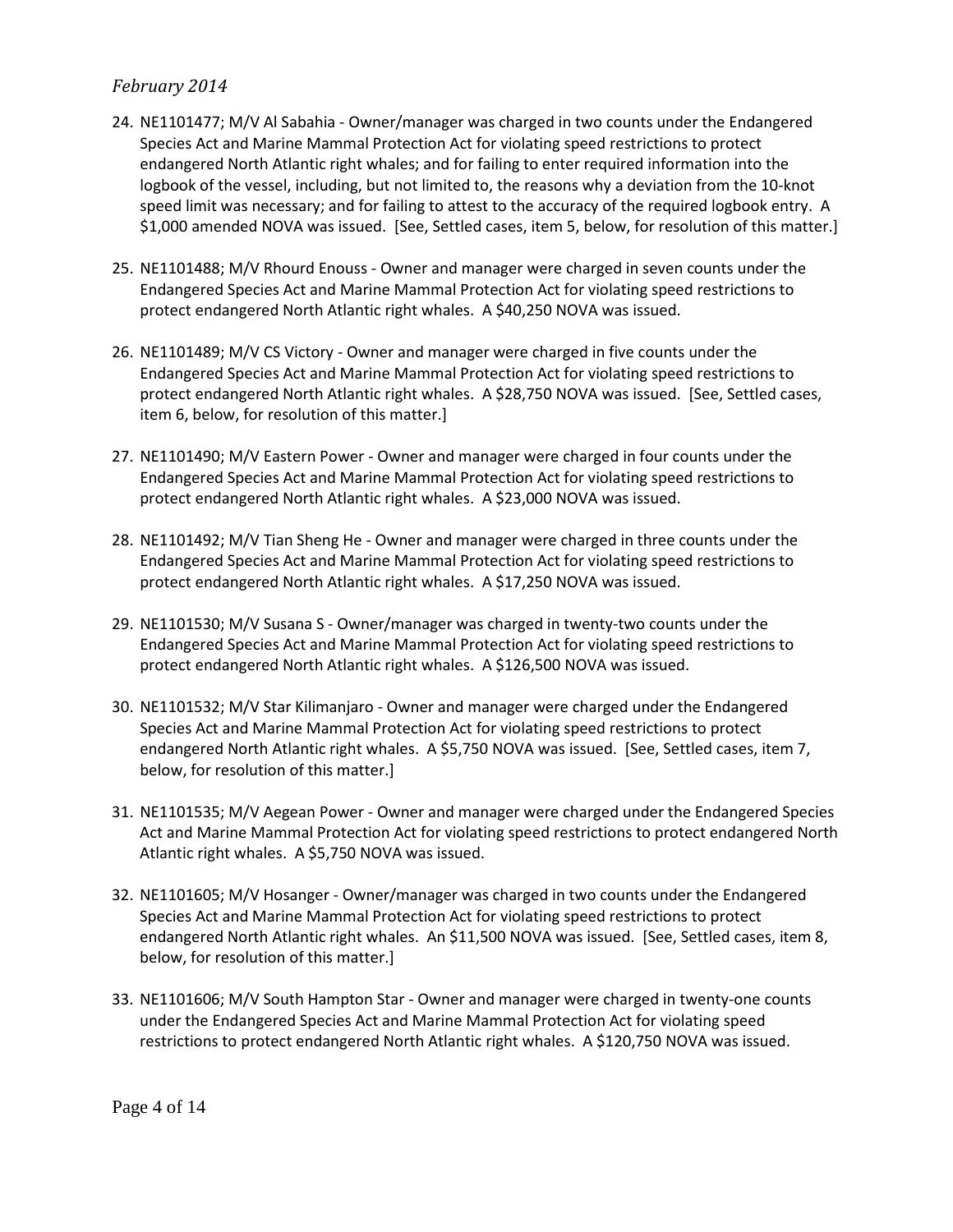- 34. NE1101726; F/V Dorothy M Individual was charged under the Magnuson-Stevens Act for landing Atlantic scallops in excess of the IFQ trip limit. A \$2,000 NOVA was issued. [See, Settled cases, item 9, below, for resolution of this matter.]
- 35. NE1104629; F/V Blue Water III Owner and operator were charged under the Magnuson-Stevens Act for having a trawl net with a mesh size smaller than the mesh size required within the Gulf of Maine Regulated Mesh Area. A \$5,250 NOVA was issued.
- 36. NE1200228; The Fishman Lobster Company Ltd. Company was charged under the Lacey Act for importing and transporting in foreign commerce female v-notched lobsters, and under the Magnuson-Stevens Act for shipping in foreign commerce lobsters of the species Homerus americanus that were smaller than the minimum possession size. A \$5,000 NOVA was issued.
- 37. NE1200581; By The Water Shellfish Inc. Company was charged under the Lacey Act for importing and transporting in foreign commerce female v-notched lobsters. A \$6,500 NOVA was issued.
- 38. NE1200646; North 49 Holdings Ltd. Company was charged under the Lacey Act for importing and transporting in foreign commerce female v-notched lobsters, and under the Magnuson-Stevens Act for shipping and transporting in foreign commerce lobsters of the species Homerus americanus that were smaller than the minimum possession size. A \$5,000 NOVA was issued.
- 39. NE1200938; James L. Mood Fisheries Ltd. Company was charged in two counts under the Magnuson-Stevens Act for shipping and transporting in foreign commerce lobsters of the species Homerus americanus that were egg-bearing, as well as live lobsters of the species Homerus americanus that were smaller than the minimum possession size, and under the Lacey Act for importing and transporting in interstate and foreign commerce female v-notched lobsters. A \$22,500 NOVA was issued.
- 40. NE1202124; F/V Black Bear Owner and operator were charged under the Magnuson-Stevens Act for fishing for Atlantic sea scallops in the Exclusive Economic Zone (EEZ) of the United States (U.S.) without the required Atlantic sea scallop permit for the vessel. A \$15,000 NOVA was issued.
- 41. NE1203325; Young's Lobster Company Ltd. Company was charged under the Magnuson-Stevens Act for shipping and transporting in interstate and foreign commerce lobsters of the species Homerus americanus that were egg-bearing, as well as smaller than the minimum possession size, and under the Lacey Act for importing and transporting in interstate and foreign commerce female v-notched lobsters. A \$20,500 NOVA was issued.
- 42. NE1204050; F/V Perry's Pride II Individual was charged under the Magnuson-Stevens Act for possessing or landing skate wings contrary to the possession and landing limit per fishing trip. A \$1,500 NOVA was issued.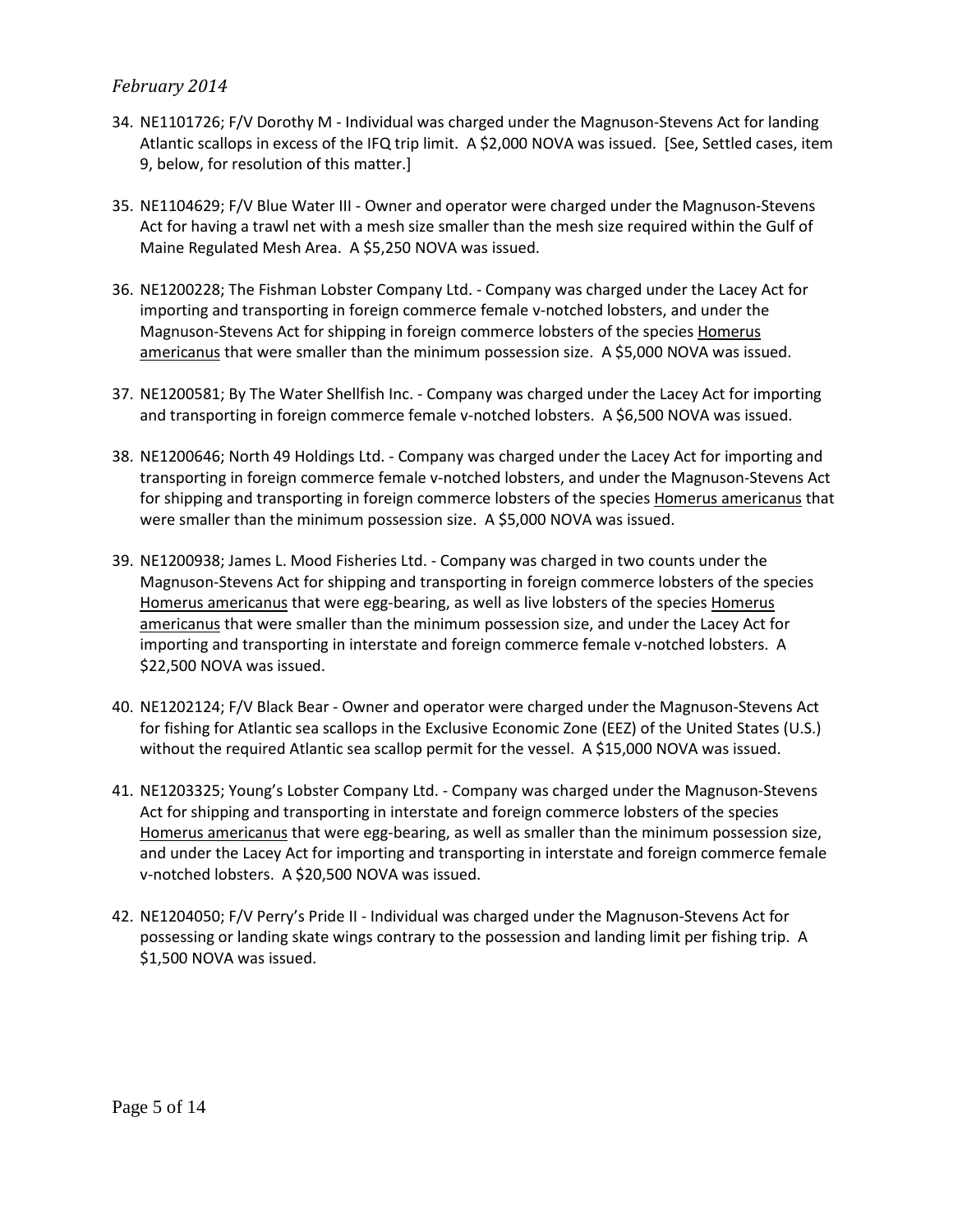43. NE1300489; F/V Fatty - Owner and operator were charged in three counts under the Magnuson-Stevens Act for engaging in fishing from the vessel and for taking or retaining fish while on board the vessel, both while in waters subject to the fisheries jurisdiction of Canada, without the express authorization of the Government of Canada, and for having fishing rods that were readily available for immediate use and were not stowed below deck or in an area where fishing rods are not normally used. A \$7,980 NOVA was issued.

#### **NORTHWEST**

44. NW1300816; F/V Steve C - Owner and operator were charged under the Magnuson-Stevens Act for discarding canary rockfish, an IFQ species, at sea from the vessel before the observer on board had documented or estimated the discarded canary rockfish. A \$16,500 NOVA was issued.

#### **PACIFIC ISLANDS**

- 45. PI1201802; F/V Sapphire III Owner and operator were charged in three counts under the Magnuson-Stevens Act for fishing in the Papahanaumokuakea Marine National Monument and catching, or attempting to catch, swordfish and other fish species. A \$59,616.48 NOVA was issued.
- 46. PI1204167; F/V Vui Vui Owners and operator were charged under the Magnuson-Stevens Act for fishing using longlines in the Main Hawaiian Islands longline prohibited area. A \$17,770 NOVA was issued.
- 47. PI1300352; F/V Gloria Park Owner and operators were charged under the Magnuson-Stevens Act for using a large vessel to fish for Western Pacific Pelagic management unit species in the Large Vessel Prohibited Area. A \$13,945 NOVA was issued. [See, Settled cases, item 11, below, for resolution of this matter.]

#### **SOUTHEAST**

- 48. SE0802631; F/V Boomerang Company and individual were charged under the Magnuson-Stevens Act for landing a sailfish without an HMS Charter/Headboat Category permit and failing to report to NMFS the landing of the sailfish within 24 hours of the landing. A written warning was issued.
- 49. SE0804532; Bryant Products Inc. Company was charged under the Magnuson-Stevens Act for possessing red snapper without first obtaining a red snapper IFQ approval code from NMFS and possessing shark fins from a prohibited shark species. A written warning was issued. Individual was charged under the Magnuson-Stevens Act for possessing red snapper without first obtaining a red snapper IFQ approval code from NMFS, landing red snapper without first completing a red snapper IFQ three hour landing notification, and possessing recreationally caught red snapper during a closured season. A written warning was issued.
- 50. SE0804967; F/V Sir Martin E Individuals were charged under the Magnuson-Stevens Act for using pieces of red grouper, snapper, and shark to bait pelagic longline gear being fished in Federal waters in the Gulf of Mexico. A written warning was issued.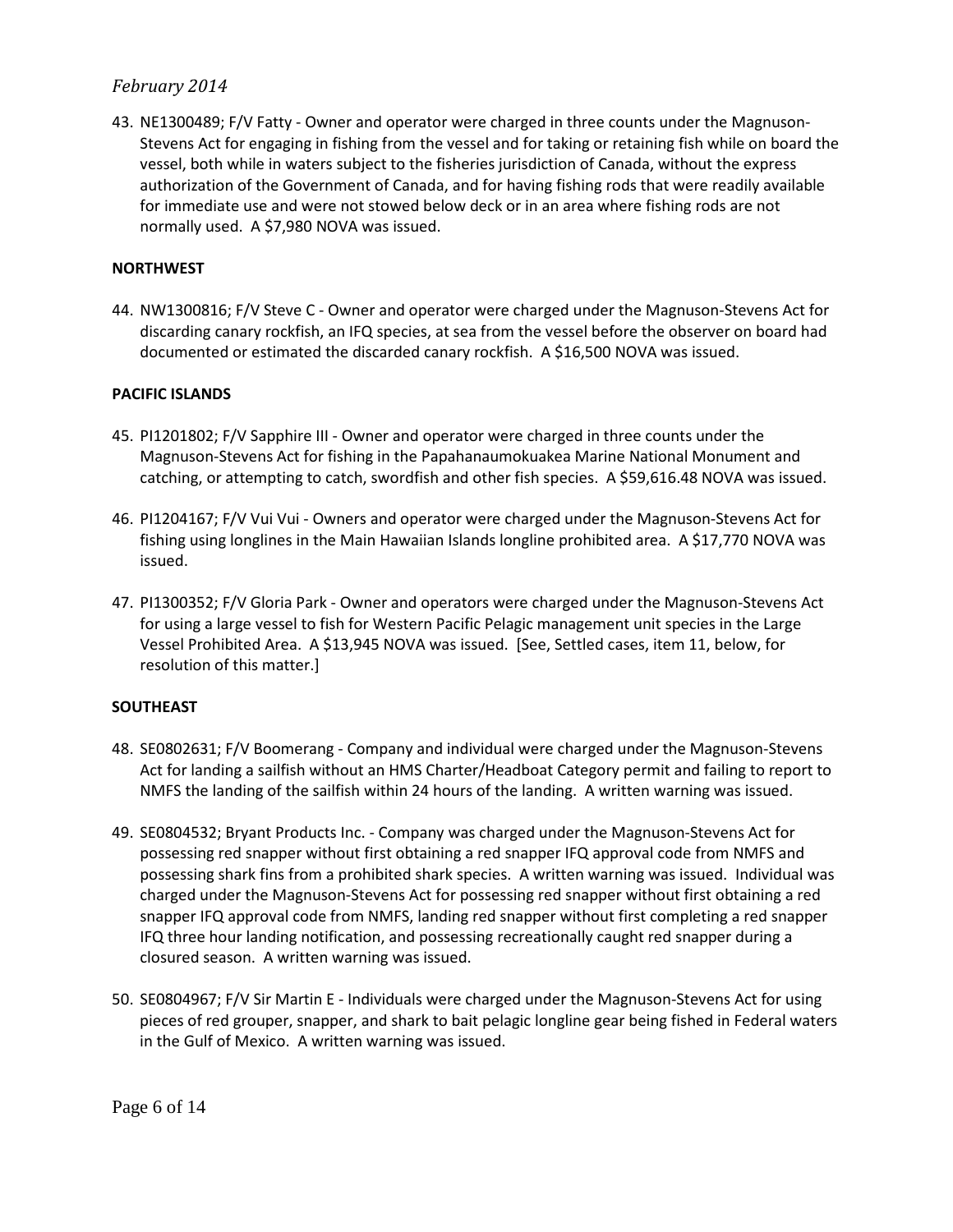- 51. SE0900110; F/V Provider Company and individual were charged under the Magnuson-Stevens Act for fishing for Atlantic HMS without carrying an observer on board the vessel when required to do so by NMFS. A written warning was issued.
- 52. SE0900161; North Star Seafood Company was charged under the Magnuson-Stevens Act for purchasing swordfish as a regular part of business with an expired Federal fisheries dealer permit and failing to report to NMFS the purchase of the swordfish. A written warning was issued.
- 53. SE0900396 Individual was charged under the Magnuson-Stevens Act for landing King Mackerel in excess of the legal limit. A written warning was issued.
- 54. SE0901858; F/V Juan Andres Company and individual were charged under the Magnuson-Stevens Act for fishing with an expired limited access permit. A written warning was issued.
- 55. SE0902325; sport F/V Bar Pirate Individual was charged under the Magnuson-Stevens Act for harvesting Atlantic Bluefin tuna without a valid Federal permit and by selling Atlantic Bluefin tuna without a valid Federal permit. A written warning was issued.
- 56. SE0903247; B & J Seafood Company Inc. Company was charged under the Lacey Act for transporting shellfish in interstate commerce in violation of underlying state laws. A written warning was issued.
- 57. SE0903421; F/V Rosa Maria Individuals were charged under the Magnuson-Stevens Act for fishing a foreign flag fishing vessel in the U.S. EEZ. A written warning was issued.
- 58. SE0903624; F/V Lady Kristie II Individuals were charged under the Magnuson-Stevens Act for possessing shark fins without the corresponding carcasses and possessing undersized red snapper. A written warning was issued.
- 59. SE0903831; F/V Osprey Company and individual were charged under the Magnuson-Stevens Act for charter fishing in Federal waters for Atlantic HMS without an Atlantic HMS Charter/Headboat Category permit, failing to make such permit available for inspection by law enforcement, and failing to display such permit. A written warning was issued.
- 60. SE0904245 Individuals were charged under the Magnuson-Stevens Act for fishing with traps that failed to have a second escape opening, and under the Marine Mammal Protection Act for fishing with traps that failed to have weak-links installed. A written warning was issued.
- 61. SE0904446 Company and individual were charged under the Marine Mammal Protection Act for fishing with a gillnet that did not have weak-links installed. A written warning was issued.
- 62. SE1000094; F/V Master Kelvin Company and individual were charged under the Magnuson-Stevens Act for fishing with an expired limited access permit. A written warning was issued.
- 63. SE1000763 Individuals were charged under the Lacey Act for transporting, possessing, and selling or purchasing red drum in interstate commerce in violation of underlying state laws. A written warning was issued.

Page 7 of 14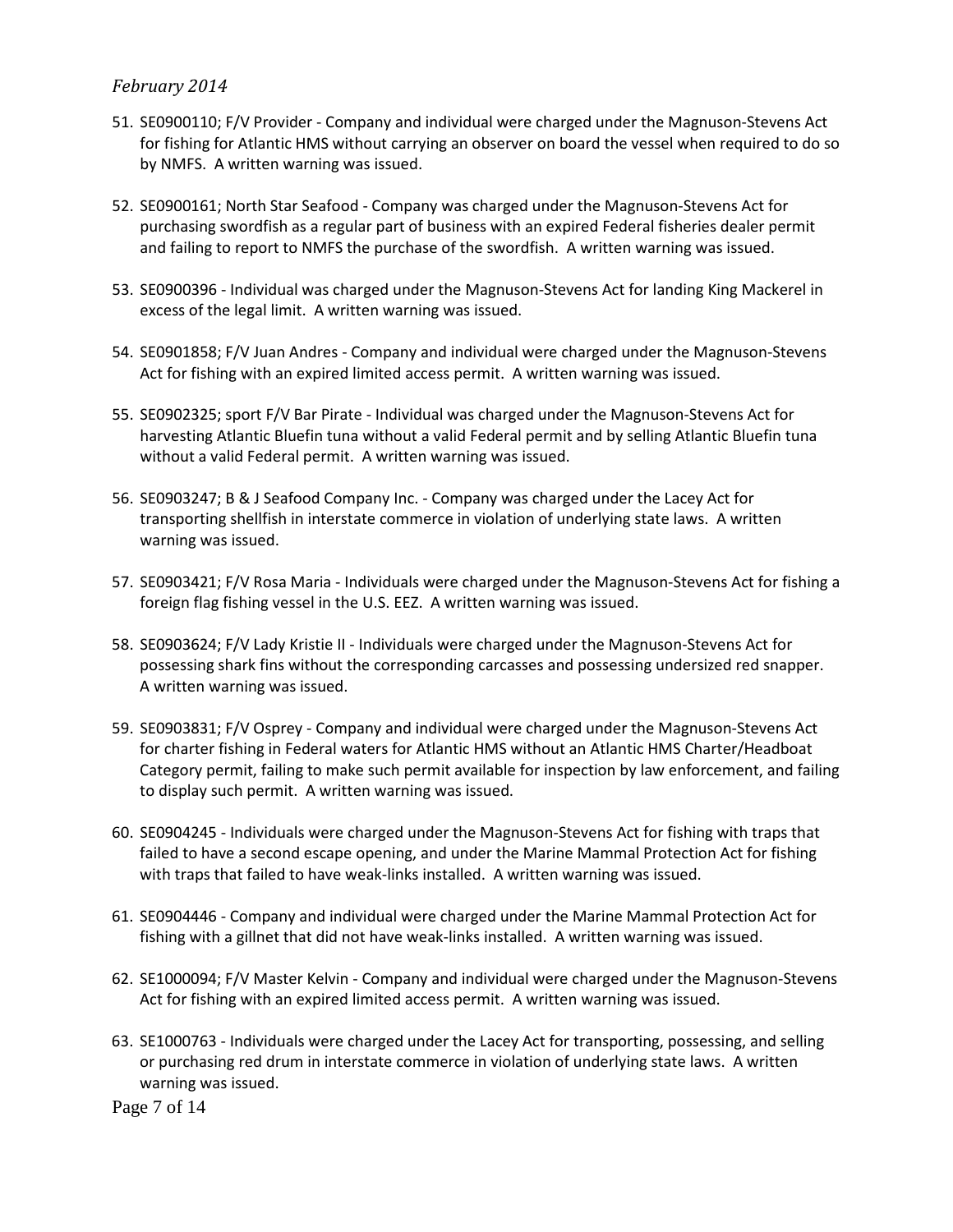- 64. SE1001597; F/V Lucky Star I Individuals were charged under the Magnuson-Stevens Act for fishing with an expired limited access permit. A written warning was issued.
- 65. SE1002229; F/V Kevin Rico II Individual was charged under the Magnuson-Stevens Act for fishing in that portion of the Gulf EEZ off Texas closed to shrimp trawling. A written warning was issued.
- 66. SE1003196 Individual was charged under the Magnuson-Stevens Act for fishing for Atlantic HMS without an Atlantic HMS Angling Category permit and possessing undersized HMS. A written warning was issued.
- 67. SE1004274 Individual was charged under the Magnuson-Stevens Act for possessing undersized swordfish and possessing on board the fishing vessel improperly marked buoy gear. A written warning was issued.
- 68. SE1100674; F/V Whiskey Joe Owner and operator were charged in two counts under the Magnuson-Stevens Act for possessing shark fins on board the vessel and not having a valid Atlantic HMS permit, and for failing to maintain naturally attached shark fins through offloading. A \$13,000 NOVA was issued.
- 69. SE1101495; F/V Patti Sue Co-owners were charged under the Magnuson-Stevens Act for failing to maintain a fish intact through offloading ashore. A \$1,000 NOVA was issued. [See, Settled cases, item 16, below, for resolution of this matter.]
- 70. SE1101510; F/V El Sueno Owner and operator were charged in two counts under the Magnuson-Stevens Act for possessing blacktip sharks without an Atlantic HMS permit on board the vessel and for possessing twice the number of red snapper while on a commercial shrimp trawling trip. A \$6,000 NOVA was issued.
- 71. SE1201467; F/V Island Way Owner/operator was charged in two counts under the Magnuson-Stevens Act for failing to comply with any provision of the IFQ program for Gulf reef snapper and groupers. A \$13,101 NOVA was issued. [See, Settled cases, item 20, below, for resolution of this matter.]
- 72. SE1201902; Florida state registered vessel Owner/operator and individuals were charged under the Lacey Act for importing fish, lobster, and turtle meat possessed or exported in violation of Bahamian law. A \$5,000 NOVA was issued. [See, Settled cases, item 21, below, for resolution of this matter.]
- 73. SE1203258; F/V Excalibur II Operator and individuals were charged under the Magnuson-Stevens Act for possessing undersized dolphin and/or exceeding a bag or possession limit for South Atlantic black sea bass. A \$2,000 NOVA was issued.
- 74. SE1300035; F/V Fish Bounty Owner/operator was charged in two counts under the Magnuson-Stevens Act for purchasing Gulf reef fish without a valid Gulf reef fish dealer permit and selling Gulf reef fish to an unpermitted Gulf reef fish dealer, and for failing to comply with any provision related to the IFQ program for Gulf groupers. A \$7,000 NOVA was issued.

Page 8 of 14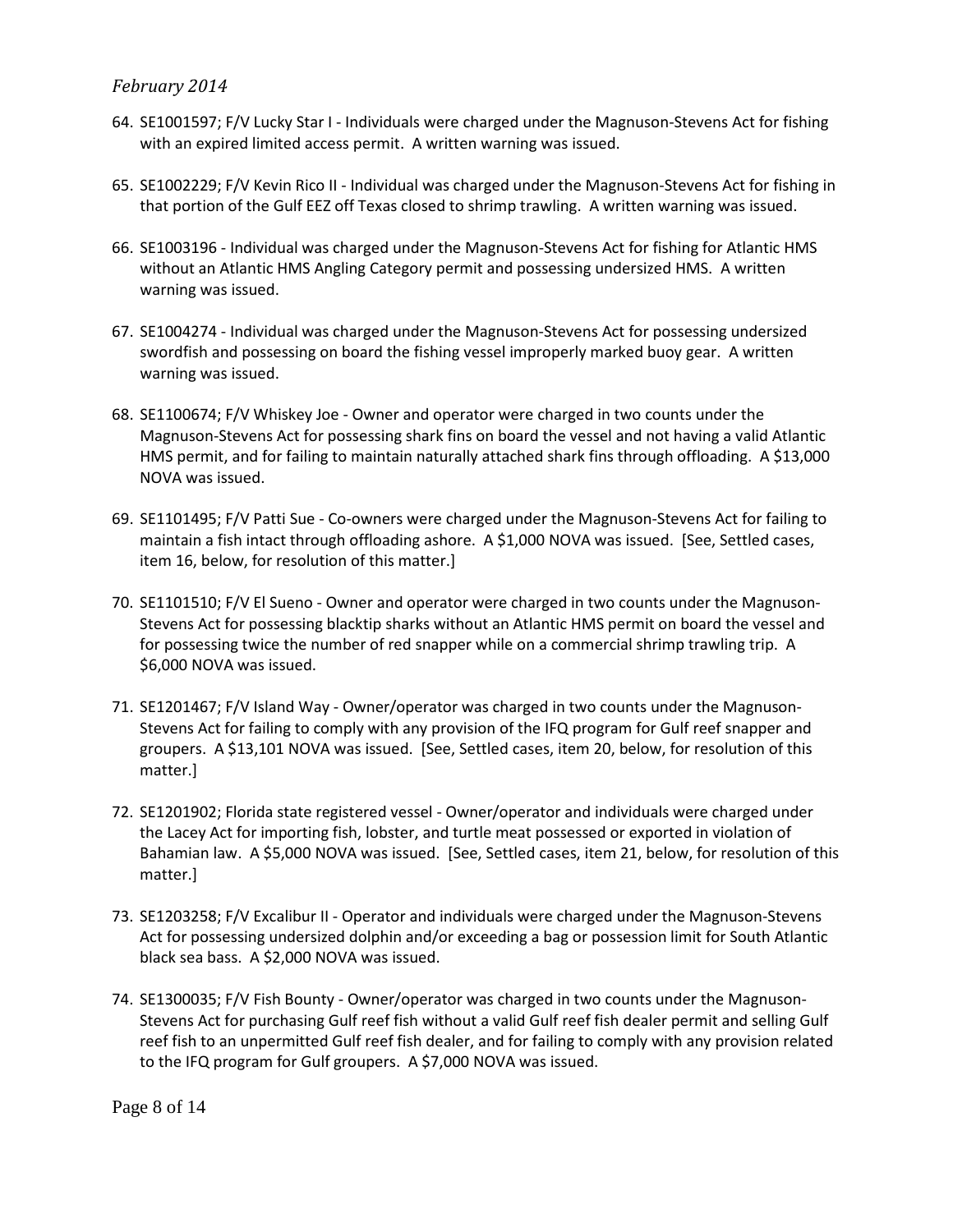- 75. SE1300083; F/V Don Nico Owner and operator were charged in two counts under the Endangered Species Act for having a vessel not in compliance with Turtle Excluder Device (TED) regulations. A \$4,275 NOVA was issued.
- 76. SE1300084; F/V Salvador R Owner and operator were charged in four counts under the Endangered Species Act for having a vessel not in compliance with TED regulations. An \$8,550 NOVA was issued.
- 77. SE1300335; Florida state registered vessel Operator and individuals were charged under the Magnuson-Stevens Act for exceeding a bag or possession limit for South Atlantic black sea bass. A \$1,800 NOVA was issued.
- 78. SE1300657; F/V Lady Kim T Owner and operator were charged in two counts under the Endangered Species Act for having a vessel not in compliance with TED regulations. A \$4,275 NOVA was issued.
- 79. SE1301740; Louisiana state registered vessel Owner/operator was charged under the Magnuson-Stevens Act for possessing red snapper during the seasonal closure of the recreational sector. A \$500 NOVA was issued.
- 80. SE1301781; Louisiana state registered vessel Owner and operator were charged under the Magnuson-Stevens Act for possessing red snapper during the seasonal closure of the recreational sector. A \$500 NOVA was issued. [See, Settled cases, item 38, below, for resolution of this matter.]
- 81. SE1302148; Louisiana state registered vessel Operator was charged under the Magnuson-Stevens Act for possessing red snapper during the seasonal closure of the recreational sector. A \$500 NOVA was issued. [See, Settled cases, item 39, below, for resolution of this matter.]
- 82. SE1302150; Louisiana state registered vessel Owner/operator was charged under the Magnuson-Stevens Act for possessing red snapper during the seasonal closure of the recreational sector. A \$500 NOVA was issued.
- 83. SE1302629 Owner was charged under the Magnuson-Stevens Act for transferring a giant Atlantic Bluefin tuna landed on board a vessel to a dealer that did not have a valid dealer permit issued for commercial purposes. A \$12,500 NOVA was issued. Individual was charged under the Magnuson-Stevens Act for receiving a giant Atlantic Bluefin tuna for commercial purposes from the owner of a vessel not permitted to sell the tuna. A \$15,000 NOVA was issued. [See, Settled cases, item 40, below, for resolution of the matter with the owner.]
- 84. SE1303052; M/V Onego Trader Owner/manager and operators were charged under the National Marine Sanctuaries Act for operating a tank vessel or a vessel greater than 50 meters in registered length in an Area to be Avoided within the Florida Keys National Marine Sanctuary. A \$6,000 NOVA was issued. [See, Settled cases, item 41, below, for resolution of this matter.]
- 85. SE1303117; F/V Christina Ann Owner and operator were charged in four counts under the Endangered Species Act for having a vessel not in compliance with TED regulations. An \$11,750 NOVA was issued.

Page 9 of 14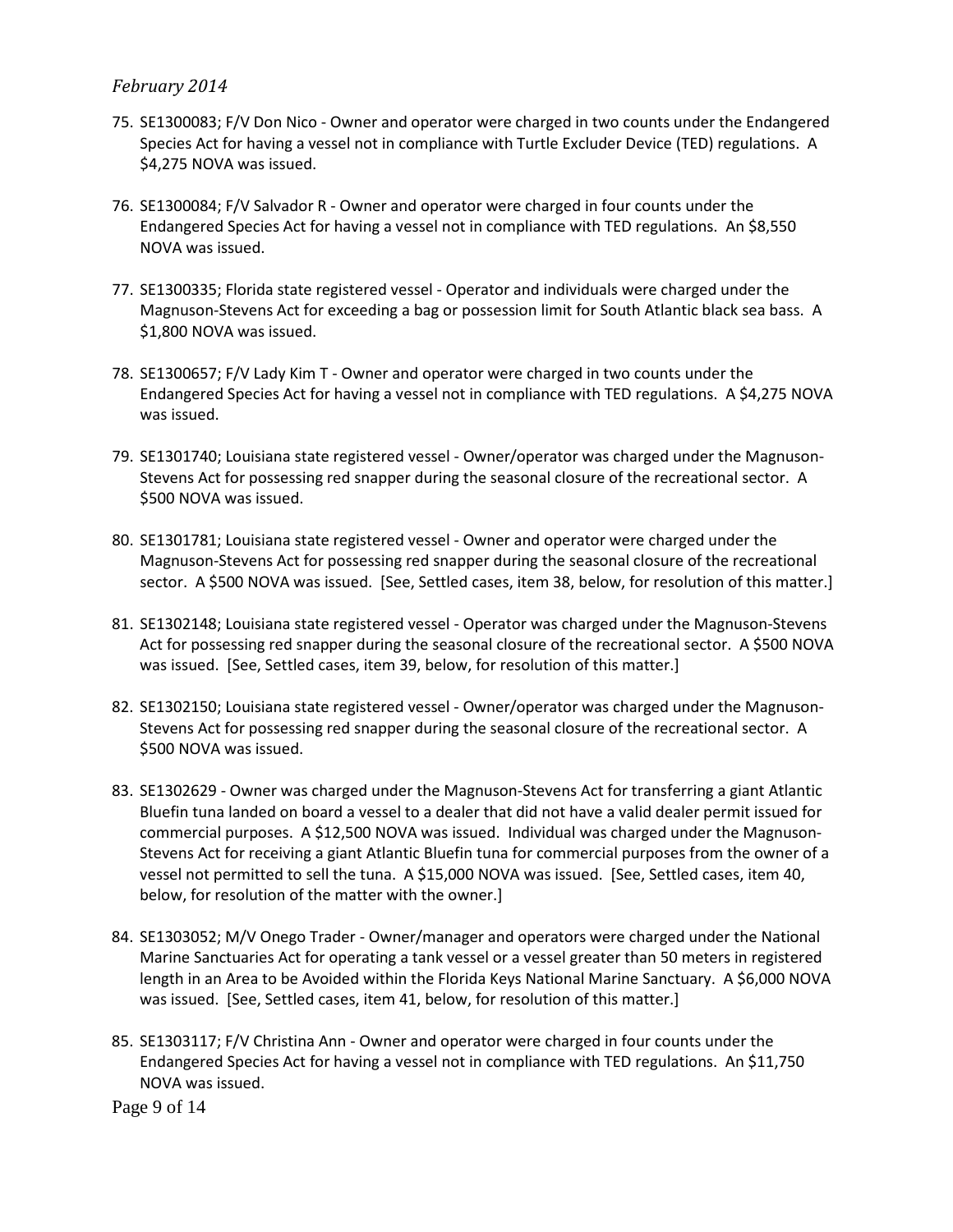- 86. SE1303166; F/V Compromise Operator was charged under the National Marine Sanctuaries Act for operating a vessel in such a manner as to cause prop-scarring in the vicinity of West Washerwoman Shoal, in the Florida Keys National Marine Sanctuary. A written warning was issued.
- 87. SE1304144; Florida state registered vessel Operator was charged under the National Marine Sanctuaries Act for operating a vessel in such a manner as to cause prop-scarring in the vicinity of Middle Ground Northwest Channel, Florida, in the Florida Keys National Marine Sanctuary. A \$1,800 NOVA was issued. [See, Settled cases, item 42, below, for resolution of this matter.]
- 88. SE1304381; F/V Ethan G Owner and operator were charged under the Magnuson-Stevens Act for exceeding the bag limit for red snapper. A \$1,000 NOVA was issued.
- 89. SE1304471; F/V My Dad Whitney Owner, operator, and individuals were charged under the Magnuson-Stevens Act for exceeding the bag and possession limit of red snapper and greater amberjack, all of which were not maintained intact through offloading. A \$2,300 NOVA was issued.

#### **SOUTHWEST**

- 90. SW0703940; Pacific Paradise Foods, Inc. Company was charged under the Magnuson-Stevens Act for importing shipments of Bluefin tuna, without possessing a valid trade permit or submitting biweekly dealer reports or Bluefin Catch Documents. A \$20,000 NOVA was issued. [See, Settled cases, item 43, below, for resolution of this matter.]
- 91. SW1001058; Stanford Vina Ranch Irrigation Co. Company was charged under the Endangered Species Act for taking threatened Central Valley spring-run Chinook salmon, by operating a diversion dam. A \$9,000 NOVA was issued.
- 92. SW1100571 Individual was charged under the Marine Mammal Protection Act for selling whale vertebrae, and offering for sale whale vertebrae, through a consignment agreement. A \$5,100 NOVA was issued.
- 93. SW1103390; Jennifer Cattle Company, Inc. Company was charged under the Endangered Species Act for taking threatened Southern Oregon/Northern California Coast coho salmon, by operating a water diversion. An \$8,000 NOVA was issued.
- 94. SW1301455; F/V Victoria Owner/operator was charged in two counts under the Magnuson-Stevens Act for operating the vessel in the Cowcod Conservation Area (CCA) while having non-trawl gear on board, not being registered to a limited entry permit, while retaining or possessing groundfish in the U.S. EEZ, and not continuously transmitting the CCA. A \$63,738 NOVA was issued.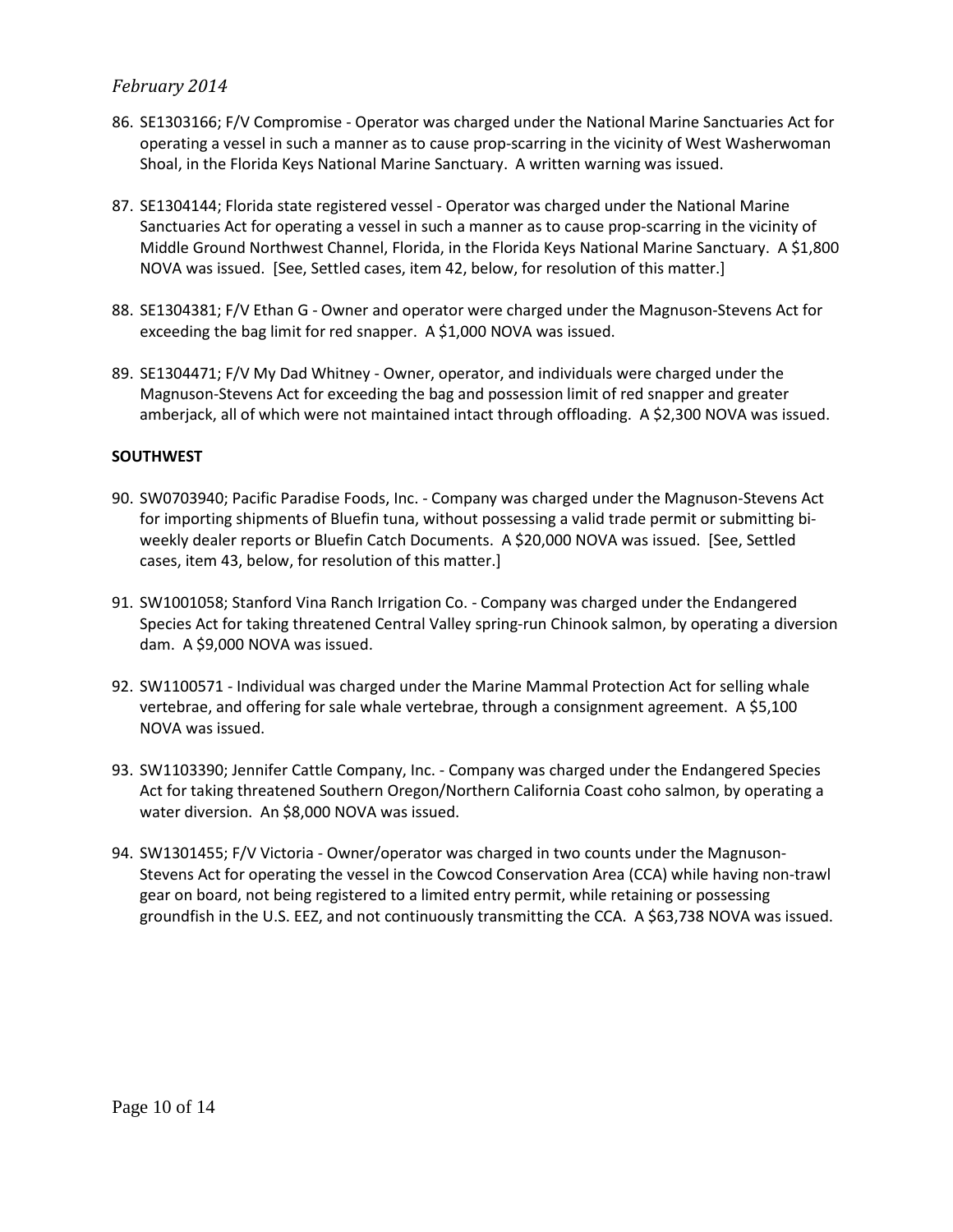#### **Agreed Disposition or Settlement Agreement**

#### **During this time period, there were settlements in 47 civil administrative cases, as follows:**

#### **ALASKA**

- 1. AK0803875; F/V Trail Blazer Magnuson-Stevens Act \$2,800 NOVA settled for \$2,800. [See, Charged cases, item 2, above, for initial charging information.]
- 2. AK1104167; F/V Tanusha Magnuson-Stevens Act \$12,000 NOVA settled for \$10,800. [See, Charged cases, item 7, above, for initial charging information.]
- 3. AK1201349; F/V Pacific Sojourn Halibut Act and Magnuson-Stevens Act \$7,500 NOVA settled for \$6,750. [See, Charged cases, item 8, above, for initial charging information.]

### **NORTHEAST**

- 4. NE1101458; F/V Pacific Pearl Endangered Species Act and Marine Mammal Protection Act \$11,500 NOVA settled for \$11,500. [See, Charged cases, item 22, above, for initial charging information.]
- 5. NE1101477; F/V Al Sabahia Endangered Species Act and Marine Mammal Protection Act \$1,000 amended NOVA settled for \$1,000. [See, Charged cases, item 24, above, for initial charging information.]
- 6. NE1101489; F/V CS Victory Endangered Species Act and Marine Mammal Protection Act \$28,750 NOVA settled for \$28,750. [See, Charged cases, item 26, above, for initial charging information.]
- 7. NE1101532; F/V Star Kilimanjaro Endangered Species Act and Marine Mammal Protection Act \$5,750 NOVA settled for \$5,175. [See, Charged cases, item 30, above, for initial charging information.]
- 8. NE1101605; F/V Hosanger Endangered Species Act and Marine Mammal Protection Act \$11,500 NOVA settled for \$10,350. [See, Charged cases, item 32, above, for initial charging information.]
- 9. NE1101726; F/V Dorothy M Magnuson-Stevens Act \$2,000 NOVA settled for \$1,800. [See, Charged cases, item 34, above, for initial charging information.]

#### **NORTHWEST**

10. NW1001318; F/V Western Breeze - Magnuson-Stevens Act \$12,500 NOVA settled for \$5,000 with the owner. [See, Charged cases, item 47, from August 2, 2013 posting for initial charging information.]

#### **PACIFIC ISLANDS**

11. PI1300352; F/V Gloria Park - Magnuson-Stevens Act \$13,945 NOVA settled for \$12,695. [See, Charged cases, item 47, above, for initial charging information.]

Page 11 of 14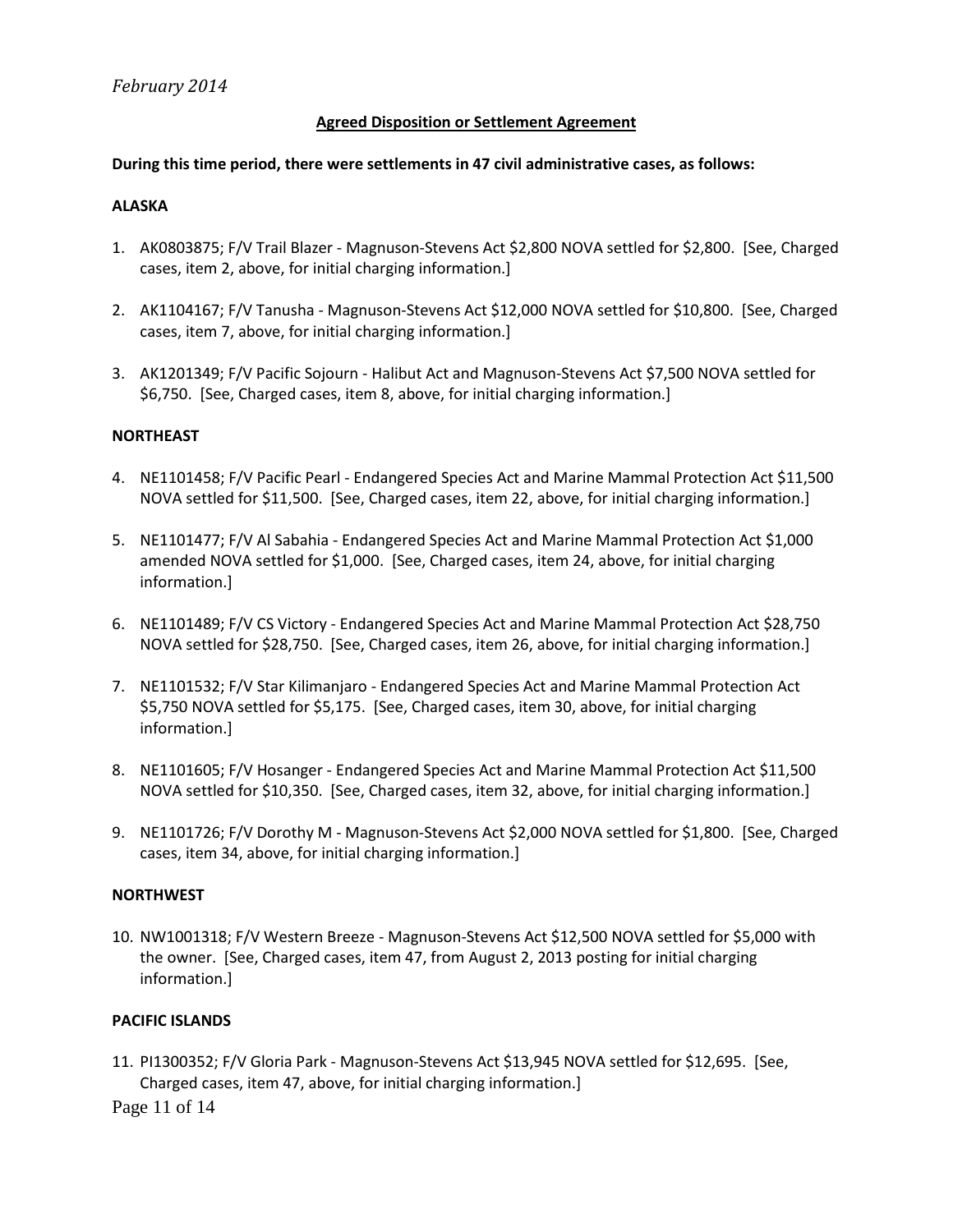### **SOUTHEAST**

- 12. SE0901889; F/V Bold Venture Magnuson-Stevens Act \$5,000 NOVA settled for \$5,000. Owner and operator were charged for failing to comply with the restrictions that apply after closure of a fishery.
- 13. SE1100430; F/V Miss Rita Magnuson-Stevens Act \$12,500 NOVA settled for \$2,000. [See, Charged cases, item 36, from August 1, 2011 posting for initial charging information.]
- 14. SE1100807; F/V El Sol National Marine Sanctuaries Act \$5,400 NOVA settled for a suspended civil penalty. [See, Charged cases, item 57, from August 2, 2013 posting for initial charging information.]
- 15. SE1101045; Vessel Praia Endangered Species Act and Marine Mammal Protection Act \$40,250 NOVA settled for \$40,250. [See, Charged cases, item 58, from August 2, 2013 posting for initial charging information.]
- 16. SE1101495; F/V Patti Sue Magnuson-Stevens Act \$1,000 NOVA settled for \$900. [See, Charged cases, item 69, above, for initial charging information.]
- 17. SE1102484; F/V Trade Winds Magnuson-Stevens Act \$5,000 NOVA settled for \$5,000, with \$4,500 suspended for 1 year. Owner and operator were charged for failing to comply with protected species conservation measures for turtles.
- 18. SE1104187; F/V Savannah Endangered Species Act and Marine Mammal Protection Act \$11,500 NOVA settled for \$5,750. One of the counts was dismissed. [See, Charged cases, item 63 from August 2, 2013 posting for initial charging information.]
- 19. SE1200818; F/V Miss Sonia Magnuson-Stevens Act \$1,000 NOVA settled for \$1,000. [See, Charged cases, item 68, from August 2, 2013 posting for initial charging information.]
- 20. SE1201467; F/V Island Way Magnuson-Stevens Act \$13,101 NOVA settled for a waived civil penalty. [See, Charged cases, item 71, above, for initial charging information.]
- 21. SE1201902; Florida state registered vessel Magnuson-Stevens Act \$5,000 NOVA settled for \$4,500. [See, Charged cases, item 72, above, for initial charging information.]
- 22. SE1202100; F/V Master Jimmy Magnuson-Stevens Act \$12,500 NOVA settled for \$12,500, with \$2,500 suspended for 1 year. [See, Charged cases, item 72, from August 2, 2013 posting for initial charging information.]
- 23. SE1202168; F/V Angelina Magnuson-Stevens Act \$14,000 NOVA settled for \$14,000, with \$2,800 suspended for 1 year. [See, Charged cases, item 139, from February 11, 2013 posting for initial charging information.]
- 24. SE1202170; F/V Miz Shirley Magnuson-Stevens Act \$12,500 NOVA settled for \$12,500, with \$2,500 suspended for 1 year. [See, Charged cases, item 140, from February 11, 2013 posting for initial charging information.]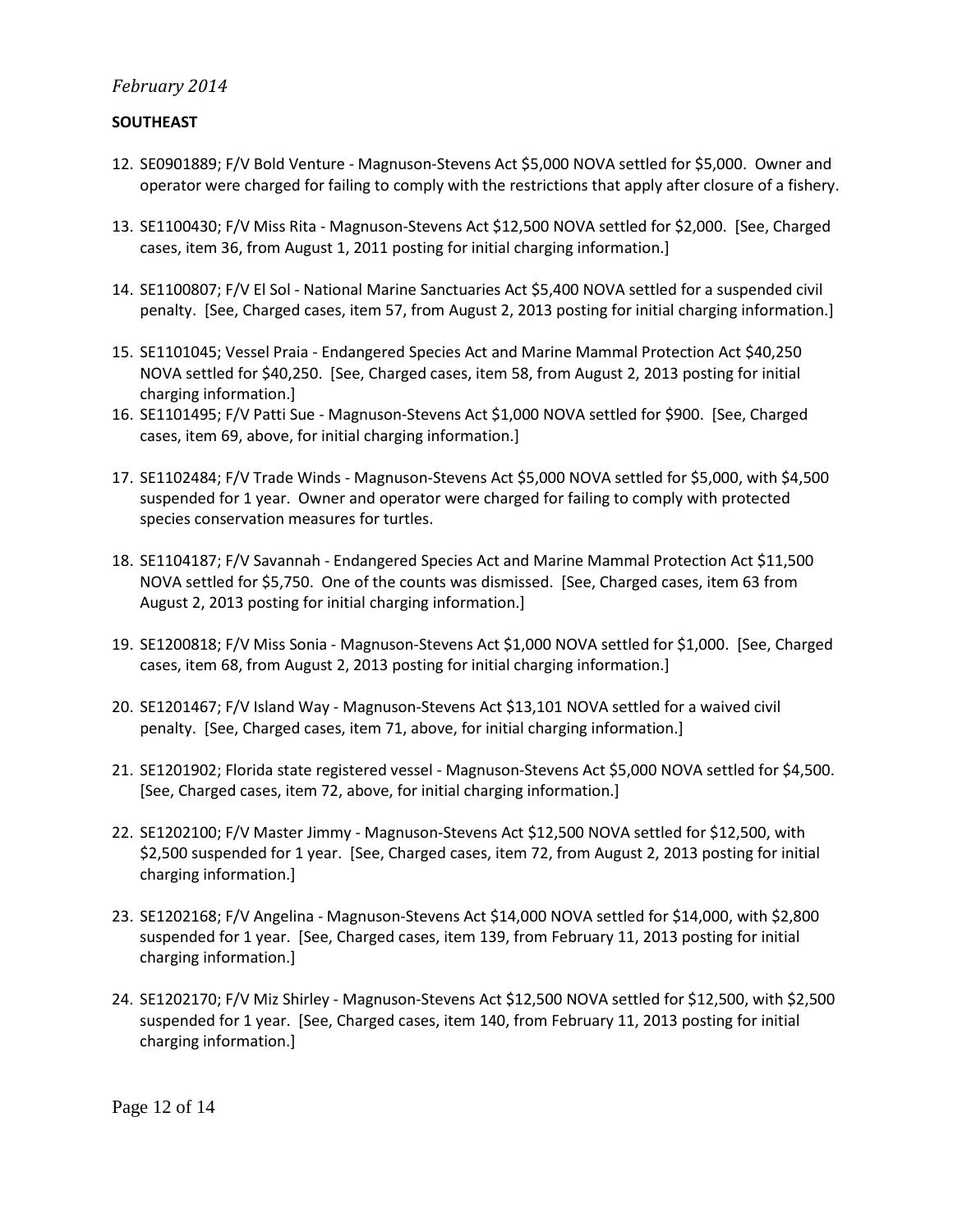- 25. SE1202530; F/V Miss Eva Magnuson-Stevens Act \$14,075 NOVA settled for \$14,075, with \$2,075 suspended for 2 years. [See, Charged cases, item 75, from August 2, 2013 posting for initial charging information.]
- 26. SE1202569 Marine Mammal Protection Act \$5,000 NOVA settled for \$5,000, with \$1,000 suspended for 1 year. [See, Charged cases, item 77, from August 2, 2013 posting for initial charging information.]
- 27. SE1203235; F/V Wing Shot Magnuson-Stevens Act \$5,000 NOVA settled for \$4,500. Owner and operator were charged for failing to comply with any provision related to the Gulf red snapper IFQ program and IFQ program for Gulf groupers.
- 28. SE1203307; F/V Papa Hobart Endangered Species Act \$3,750 NOVA settled for \$3,750. [See, Charged cases, item 79, from August 2, 2013 posting for initial charging information.]
- 29. SE1203686; F/V Howard McCall Magnuson-Stevens Act \$2,000 NOVA settled for \$2,000. [See, Charged cases, item 81, from August 2, 2013 posting for initial charging information.]
- 30. SE1203799; Florida state registered vessel National Marine Sanctuaries Act \$2,700 NOVA settled for \$2,700. [See, Charged cases, item 82, from August 2, 2013 posting for initial charging information.]
- 31. SE1204008 Marine Mammal Protection Act \$10,000 NOVA settled for \$10,000, with \$2,000 suspended for 1 year. [See, Charged cases, item 83, from August 2, 2013 posting for initial charging information.]
- 32. SE1300061; F/V Fanta Seas Magnuson-Stevens Act \$5,000 NOVA settled for \$4,500. [See, Charged cases, item 84, from August 2, 2013 posting for initial charging information.]
- 33. SE1300262; Florida state registered vessel National Marine Sanctuaries Act \$6,000 NOVA settled for \$6,000. [See, Charged cases, item 86, from August 2, 2013 posting for initial charging information.
- 34. SE1300549; F/V Lil Loo-er Magnuson-Stevens Act \$4,000 NOVA settled for \$1,000. [See, Charged cases, item 87, from August 2, 2013 posting for initial charging information.]
- 35. SE1300621; F/V Laid Back National Marine Sanctuaries Act \$5,400 NOVA settled for \$5,400. [See, Charged cases, item 88, from August 2, 2013 posting for initial charging information.]
- 36. SE1300741; F/V Gail Force National Marine Sanctuaries Act \$6,000 NOVA settled for \$2,000. [See, Charged cases, item 89, from August 2, 2013 posting for initial charging information.]
- 37. SE1301618; F/V My Janu Magnuson-Stevens Act \$900 NOVA settled for \$900. [See, Charged cases, item 95, from August 2, 2013 posting for initial charging information.]
- 38. SE1301781; Louisiana state registered vessel Magnuson-Stevens Act \$500 NOVA settled for \$450. [See, Charged cases, item 80, above, for initial charging information.]

Page 13 of 14